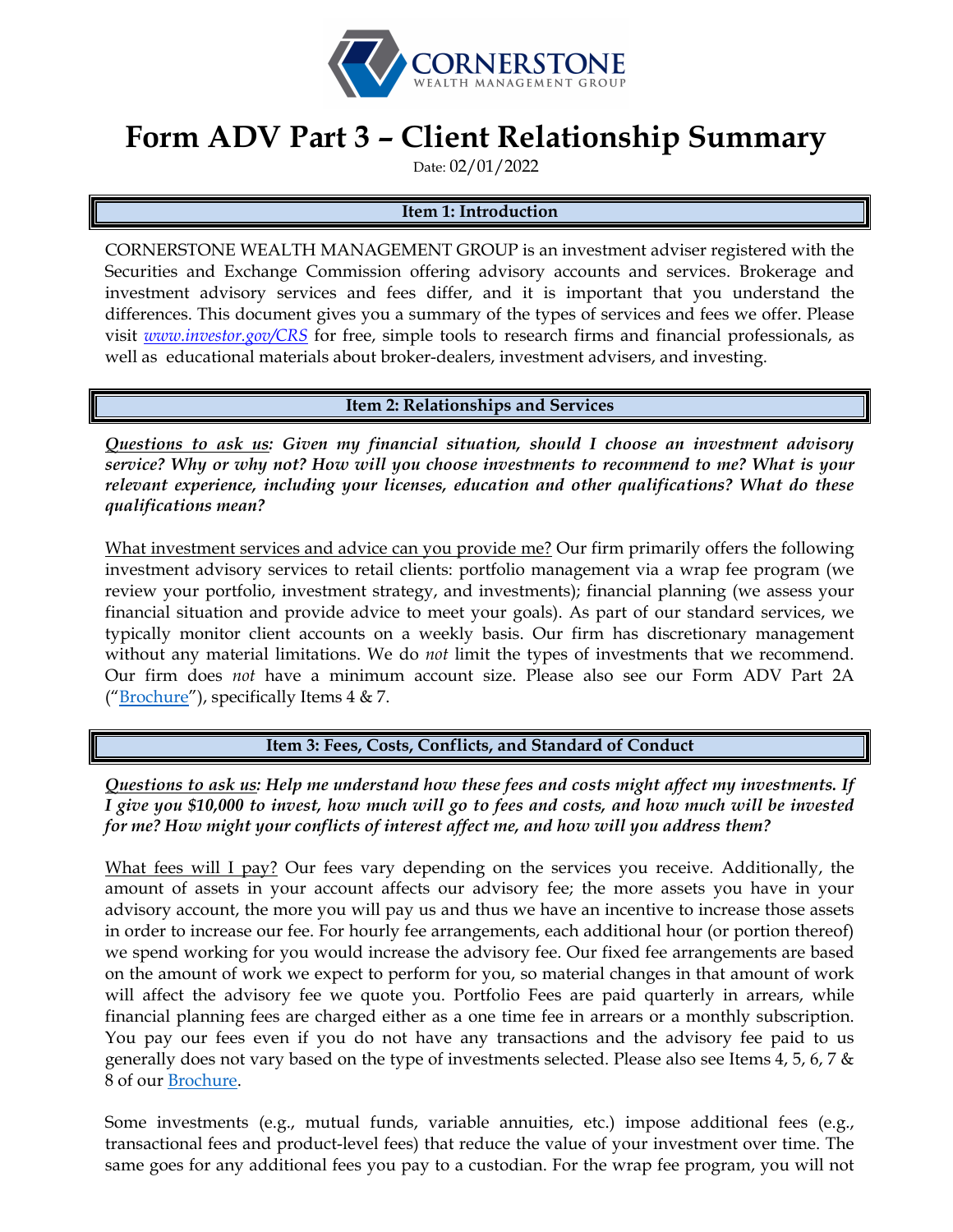# **Form ADV Part 3 – Client Relationship Summary**

Date: 02/01/2022

typically pay additional transaction fees and thus our advisory fee is higher than if you paid transaction fees separately.**You will pay fees and costs whether you make or lose money on your investments. Fees and costs will reduce any amount of money you make on your investments over time. Please make sure you understand what fees and costs you are paying.** Please also see our **[Brochure](https://adviserinfo.sec.gov/firm/summary/313269)** for additional details.

What are your legal obligations to me when acting as my investment adviser? How else does your firm make money and what conflicts of interest do you have? *When we act as your investment adviser*, we have to act in your best interest and not put our interest ahead of yours. At the same time, the way we make money creates some conflicts with your interests. You should understand and ask us about these conflicts because they can affect the investment advice we provide you. Here are some examples to help you understand what this means:

- Our financial professionals can receive commissions and therefore have an incentive to recommend products that provide them or us additional compensation over those that do not.

- For AUM fees, the more assets you have in your advisory account, the more you will pay us and thus we have an incentive to increase those assets in order to increase our fee.

- For hourly fees, each additional hour we spend working for you would increase the advisory fee and thus we have an incentive for you to agree to have us complete more work for you

- For fixed fees, the more work we expect to perform for you, the higher our fee would be and thus we have an incentive for you to agree to have us complete more work for you

How do your financial professionals make money? Primarily, we and our financial professionals receive cash compensation from the advisory services we provide to you because of the advisory fees we receive from you. This compensation may vary based on different factors, such as those listed above in this Item. Our financial professionals also have the ability to receive commissions from clients and therefore have an incentive to recommend products that provide them or us additional compensation over those that do not. Because we manage your portfolio in a wrap fee program, we have an incentive to limit trading in your account and to favor asset types that do not have a transaction fee in order to minimize trading expenses that we would have to normally pay out of our management fee.Please also see Item 10 of our [Brochure](https://adviserinfo.sec.gov/firm/summary/313269) for additional details.

### **Item 4: Disciplinary History**

*Questions to ask us: As a financial professional, do you have any disciplinary history? For what type of conduct?*

Do you or your financial professionals have legal or disciplinary history? No, we do not have legal and disciplinary events. Visit *<https://www.investor.gov/>* for a free, simple search tool to research us and our financial professionals.